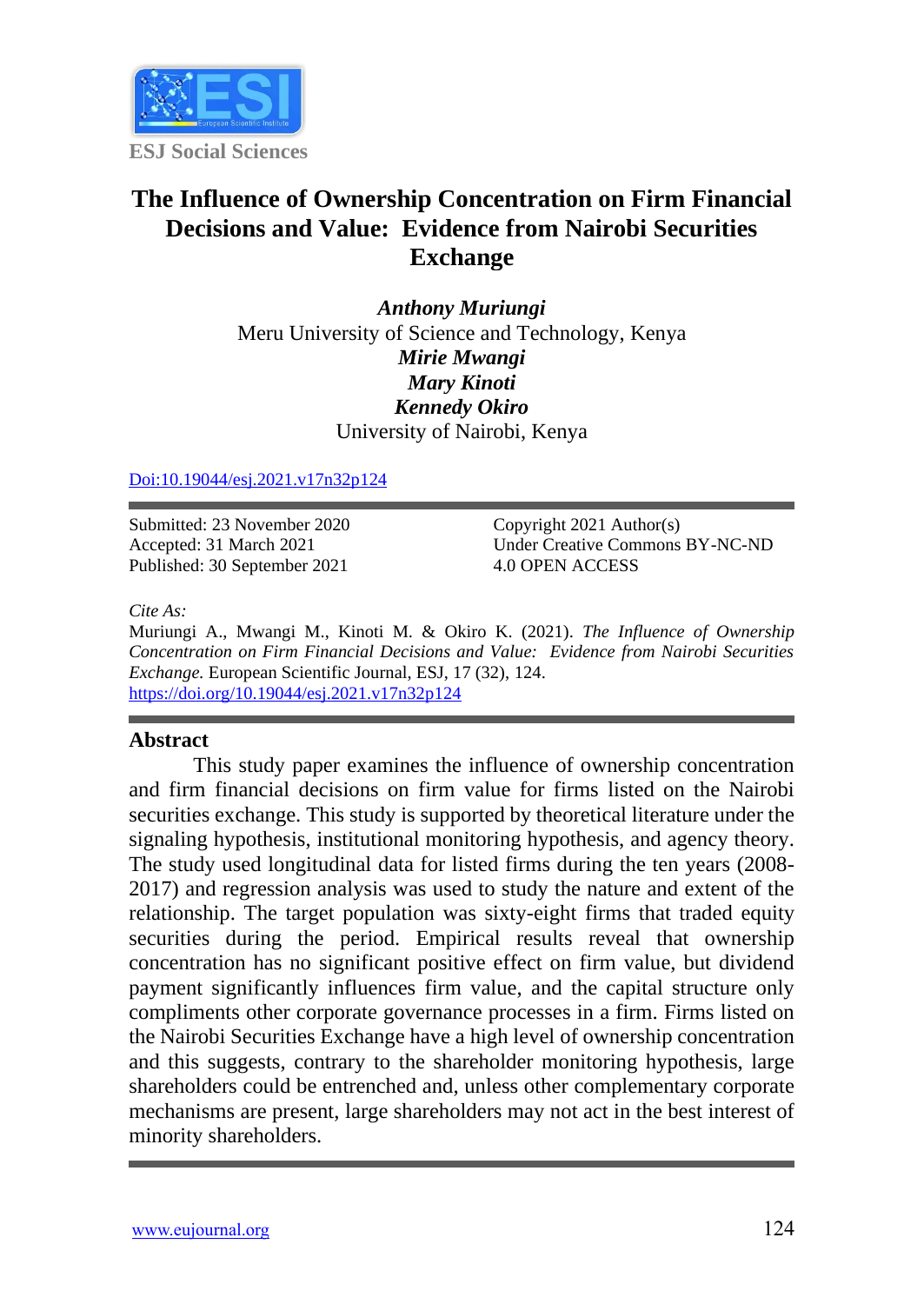**Keywords:** Ownership concentration, Dividend policy, Capital structure, Firm value

### **Introduction**

Studies examining ownership concentration and firm value have emphasised the significance of shareholder concentration, capital structure, and dividend policies as corporate control mechanisms, that influence value creation in a firm. Ownership concentration is one of the aspects of ownership structure theory and corporate governance mechanism that are increasingly under the focus of researchers (Machek & Kubicek, 2018). The identity and level of ownership by large investors have been under sharp scrutiny especially after the failure of Enron, WorldCom, and Parmalat in the United States, and Italy, respectively, between 2001 and 2002. Because of this researchers have increasingly developed a keen interest in understanding the role of influential shareholders in corporations (Dibra, 2016). While corporate governance encompasses both statutory regulation and market-based selfregulation mechanisms, before the failure of Enron in the USA, researchers predominantly preoccupied themselves with the impact of changing statutory regulations. In Kenya, researchers have increasingly taken on the ownership structure of corporations as an object of key research interest in corporate governance processes (Mokaya & Jangogo, 2015; Kukenyi, Basweti & Kamau, 2016; Ongore, K'Obonyo & Ogutu, 2011; Kisavi Mukras & Oginda, 2013). The motivation for this paper is based on the theoretical postulation under the shareholder monitoring hypothesis (Shliefer & Vishny, 1986; 1997) and agency cost theory (Jensen & Meckling, 1976).

This paper sought to examine the complementary role of ownership concentration, debt financing, and dividend policy as a complementary corporate governance mechanism. Globally, studies that have been made to establish the link between ownership, financial decisions, and firm value have provided inconsistent results (Gurgler & Yurtoglo, 2003; Miguel, Julio & Chabella, 2005; Gul, 1999; Hong & Nguyen, 2014). Corporate governance processes are dynamic and statutory regulation is equally dynamic, mostly triggered by changes and challenges within and outside of the business environment. In Kenya, studies in this field include; Yegon Cheruiyot and Sang (2014), who tried to establish the factors that influenced dividend policy at NSE, Ongore, K'Obonyo, and Ogutu (2011) examined the influence of ownership identity and managerial discretion. Kisavi Mukras and Oginda (2013) studied the relationship between ownership concentration and firm performance at the NSE; Karuitha, Onyuma, and Mugo (2013) studied the effect of stock splits on ownership concentration; and Kukenyi Basweti and Kamau (2016) studied the influence of ownership structure and leverage on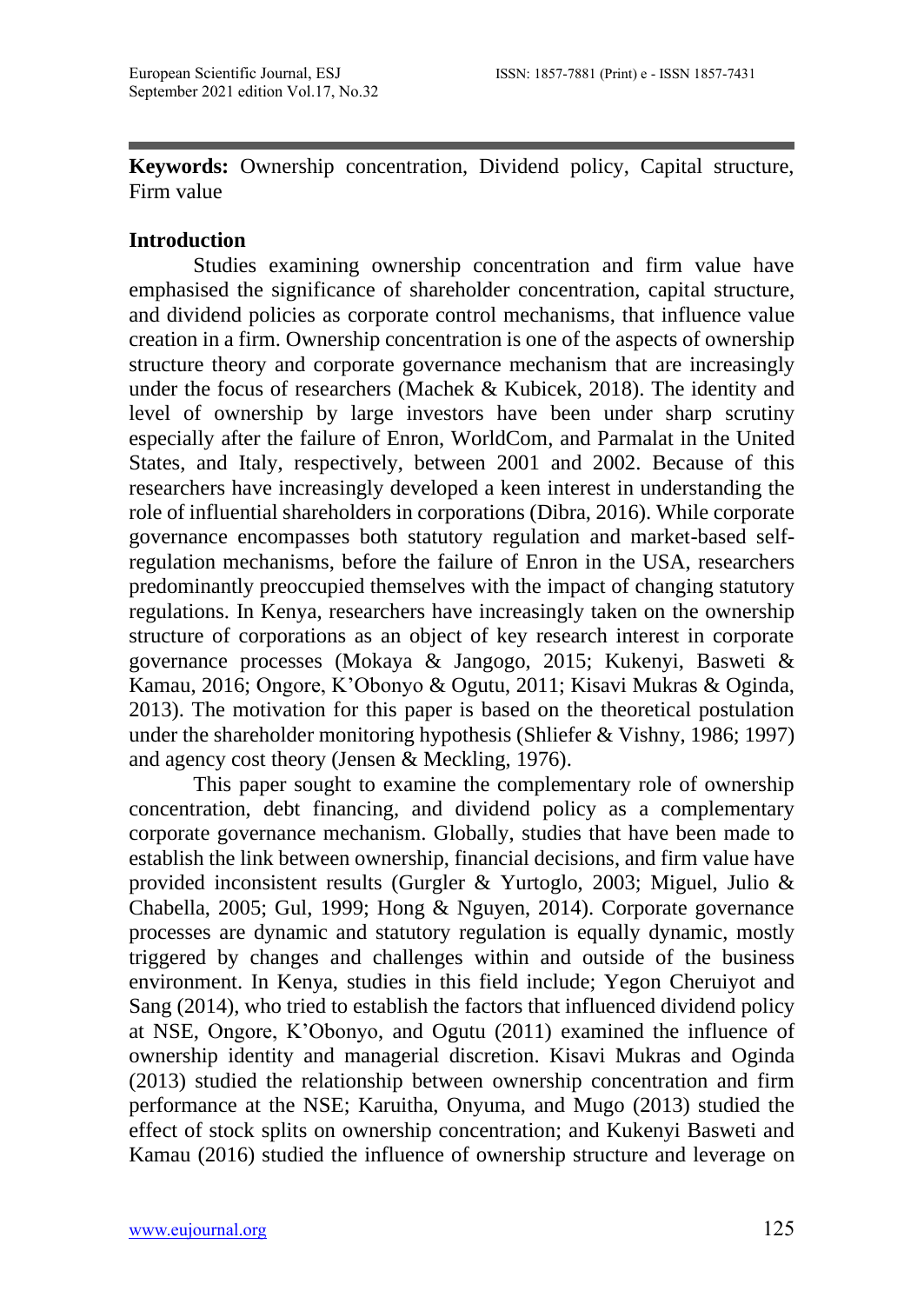the NSE. Most of the available studies on ownership structure and firm performance in Kenya date back to the period from 2010, implying that studies were motivated by the impact of the Enron scandals and the worldwide financial crises in 2008 which started as a subprime property bubble under the Lehman brothers.

During the period of study, Nairobi Securities Exchange (NSE) had sixty-eight trading firms, but only fifty-seven were active in the market by 2017. During the period, four firms were delisted, eleven more listed in the securities market, some were dormant yet some were suspended. Previous studies have determined that listed firms in Kenya have a high level of ownership concentration, and this has an implication for the financial decisions and performance of the firms (Kisavi, Mukras & Oginda, 2013; Kiruri, 2013). This study sought to understand the complementary role of ownership concentration, capital structure, and dividend policy for quoted companies in Kenya. The objective of the study was guided by the following research question: What is the effect of ownership concentration, dividend policy, and capital structure decisions on firm value for listed companies at the Nairobi Securities Exchange?

### **Theoretical Literature**

Debt financing is predominantly hypothesised to be a catalyst for firm performance, and corporate governance theories assert that debt can signal firm wellbeing and could act as a disciplinary mechanism that could encourage managers to work in the best interests of the firm (Morck, Shliefer & Vishny, 1988), and managers working indifferently from firm value maximization objectives would be disciplined by market forces (Jensen & Meckling, 1976; Demsetz, 1983). Shliefer and Vishny (1986) hypothesised the role of large institutional shareholders to be that of providing a check on managerial excesses through their ability to monitor. According to Jensen and Meckling (1976), investors can put in place mechanisms that will ensure managers work in the best interests of the firm. These mechanisms include active monitoring, adequate compensation through salaries and bonuses, and curtailing managers' discretion in decision-making. Jensen (1986) further observes that shareholders can induce debt holder monitoring by reducing the amount of free cash flow available to managers, forcing them to seek alternative investment funding in financial markets and therefore get a self-appraisal.

Jensen (1986) contended that dividend payments reduce the amount of free cash flow available to managers, preventing them from being tempted to overburden investment projects motivated by their own interests to the detriment of minority investors. Myers' (1984) pecking order hypothesis suggests that debt is prioritised over equity because it is relatively cheaper and easily available. Ross (1977) observed debt signaling behaviour when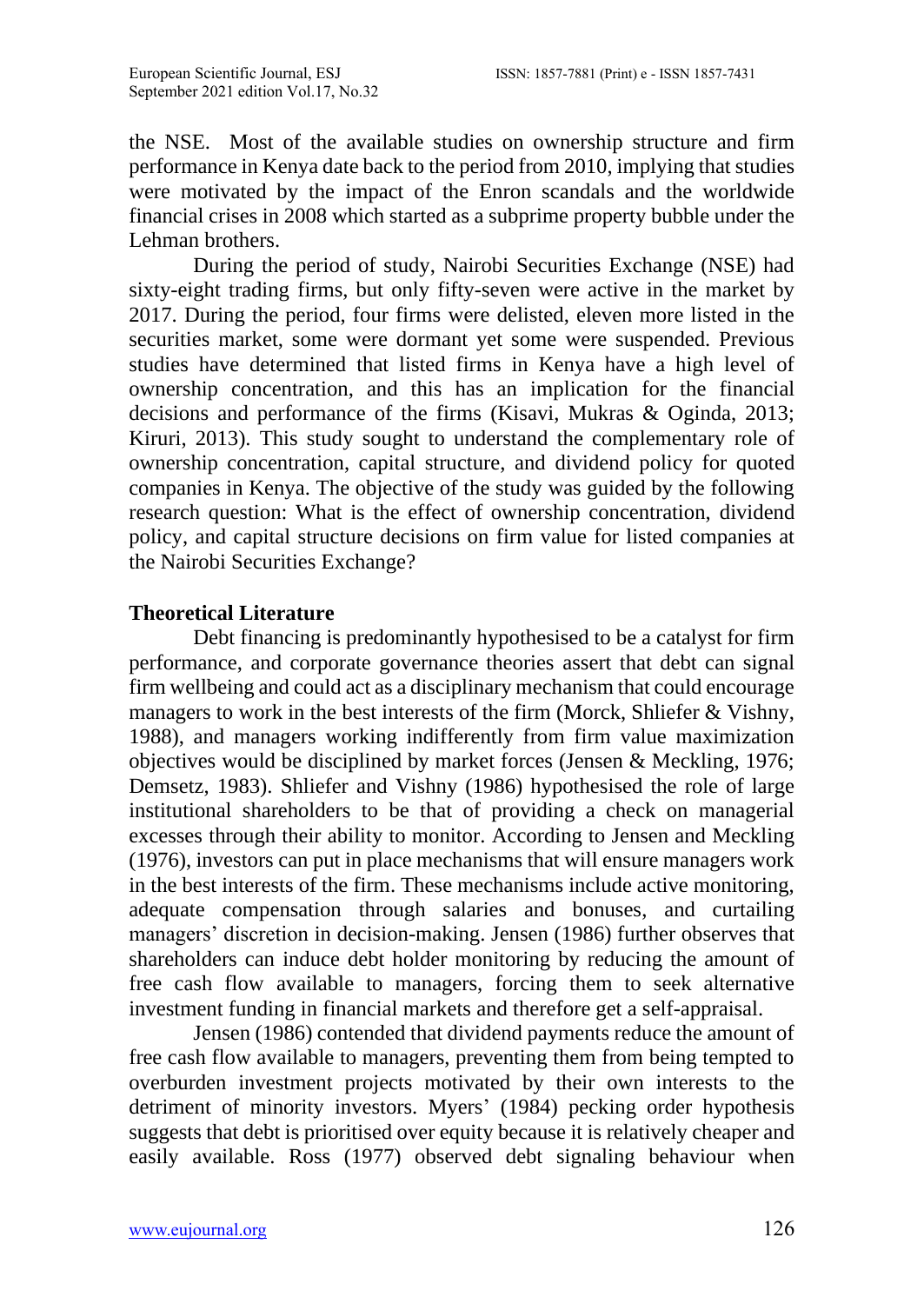information asymmetry between managers and shareholders was high. Linter (1956), observed dividend signaling behaviour and hypothesised its significance in value creation. Ownership structure theories have mixed explanations on how ownership control influences key firm decisions and value. Theoretical literature underscores the significance of shareholder monitoring as a corporate governance mechanism, but equally, large shareholder entrenchment is a potential threat to value-maximizing in the firm (Shliefer and Vishny, 1997).

# **Empirical Literature**

Positive shareholder monitoring, as well as expropriation and entrenchment, are presented in the empirical literature. Studies in more developed economies show a positive relationship between ownership concentration and firm performance, but only when applied with other corporate governance practises like dividend payment (Genc & Angelo 2012; Miguel, Julio, & Chabella, 2005; Machek & Kubicek, 2018). Shareholder monitoring and entrenchment seem to manifest in developing economies. Studies point to the fact that a single dominant shareholder will more likely be entrenched than when checked by a second or a third significantly large shareholder (Georgeta & Stefan 2014). In Europe, Lopez and Rodriguez (2012) found that in state-controlled economies, higher ownership concentration led to entrenchment and expropriation by dominant shareholders while in free-market economies, higher concentration led to greater firm value. Machek and Kubicek (2018) found increased ownership concentration reduced agency costs in the Czech Republic, but up to a certain level beyond which entrenchment and personal benefit-seeking behaviour ensued. They noted firms with a controlling owner were more profitable than ownership dispersed firms. Genc and Angelo (2012) observed ownership concentration by the largest shareholder had a positive influence on firm value in Italy. Georgeta and Stefan (2014) also found a positive relationship between firm value and large ownership by second and third largest investors and for the total of the largest three shareholders but reduced value when there was one dominant large shareholder in Bucharest Stock Exchange Romania. Kisavi et al. (2013) saw an insignificant effect on shareholder concentration and firm profitability at NSE. Alfaraih, Faisal, and Hesham (2012) observed the effects of different ownership structures on performance in the Kuwait Stock Exchange (KSE) and concluded that the identity of the dominant shareholder was a major determinant of the firm performance alongside the level of shareholder concentration. Alexandra, Lucian, Stefania, and Alma (2019) observed personal seeking behaviour by large and entrenched shareholders in Eastern European economies and positive performance for ownership concentration in Western European countries and noted ownership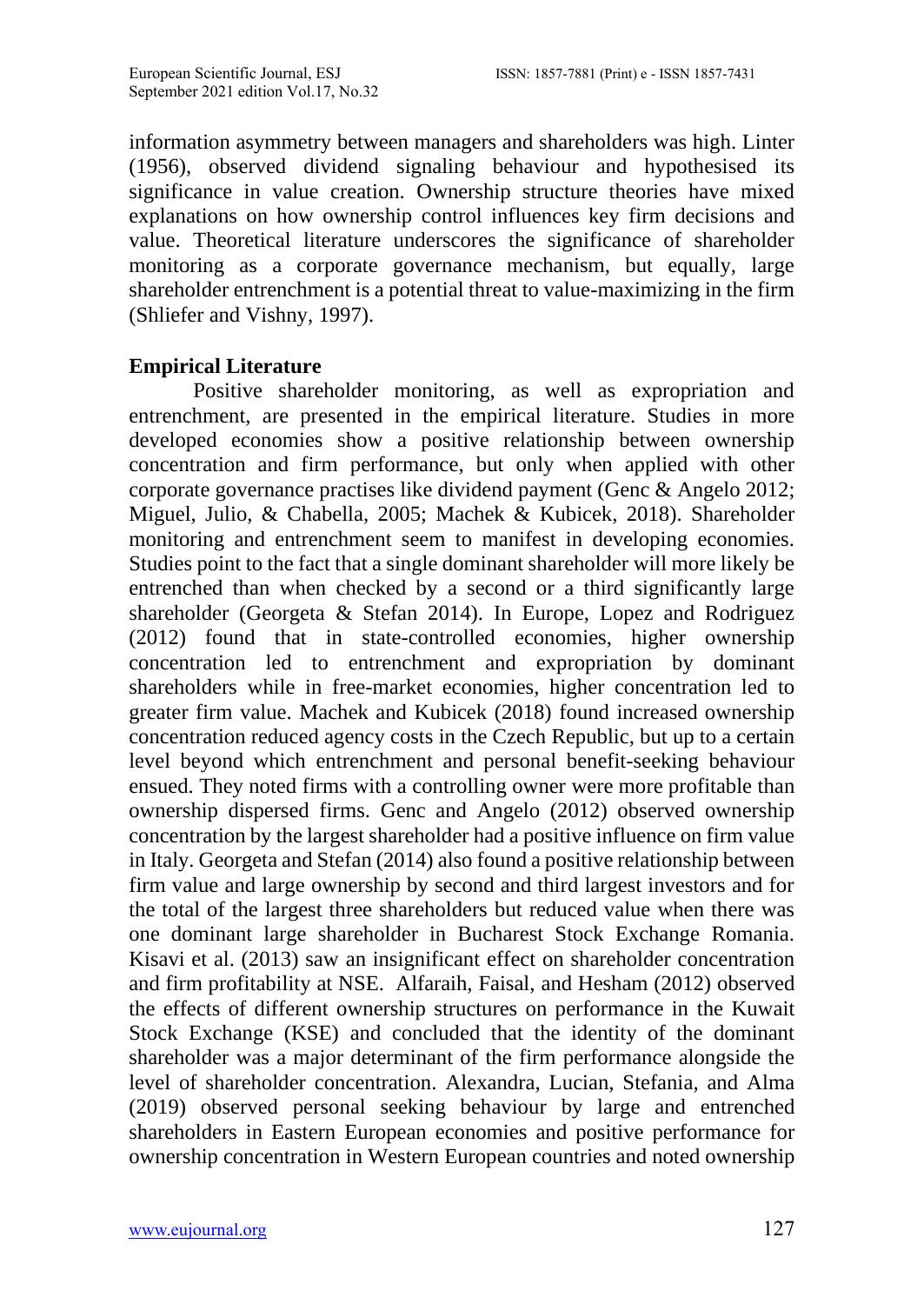concentration was market-specific and the level of market development affected the influence of ownership concentration. Handayani, Sutrisno, Rahman, and Subekti (2015) noted that a pyramidal ownership structure provided ultimate shareholders with greater cash flow rights, which enhanced their entrenchment and dominance over other shareholders in the Indonesian stock exchange (IDX).

Studies that positively align shareholder value with ownership concentration, dividend policy, and leverage include Maladijan and Rim (2014), who found dividend policies were significantly affected by firm size, risk, and past years' dividends and negatively affected by investment opportunities and firm performance. Hong and Nguyen (2014) noted that managerial ownership had a positive effect on dividend payment, but dividend payment and leverage were negatively related in Vietnam. Sakir and Fadli (2014) observed a significant negative effect of managerial ownership on dividend payment, and that the dominant factor that affected dividend payment was free cash flow. On the other hand, Lopez and Crisostomo (2010) observed that dividend payments signaled growth opportunities for the firm but also denied the manager's total discretion in Brazil. They observed a significant negative relationship between firm investments and the use of debt. Thanatwee (2014) observed that firms with more institutional and individual investors paid fewer dividends but firms with more government and foreign dominance paid more dividends in Thailand. Mukonyi, Basweti, and Kamau (2016) saw an insignificant effect of all different categories of ownership with leverage at NSE.

### **Research Methodology**

This study followed a longitudinal survey design with quantitative data. This was necessary to discern the pattern of change of the variables over time. The target population for this study was sixty companies listed and trading equity shares on the Nairobi Securities Exchange between 1<sup>st</sup> January 2008 and 31<sup>st</sup> December 2017. The target population was chosen because they are public entities with diverse ownership concentration and a common platform for ownership transferability which was of interest to the researcher. Data was obtained through secondary sources, mainly from financial statements of the respective firms at the capital market authority by the use of a pre-set data collection form. This study has four variables and their relationships were tested. The dependent variable is the firm value (Tobin q). The independent variables are ownership concentration (% of shares held by the top ten shareholders), dividend policy (dividend yield), and debt financing (total debt over equity).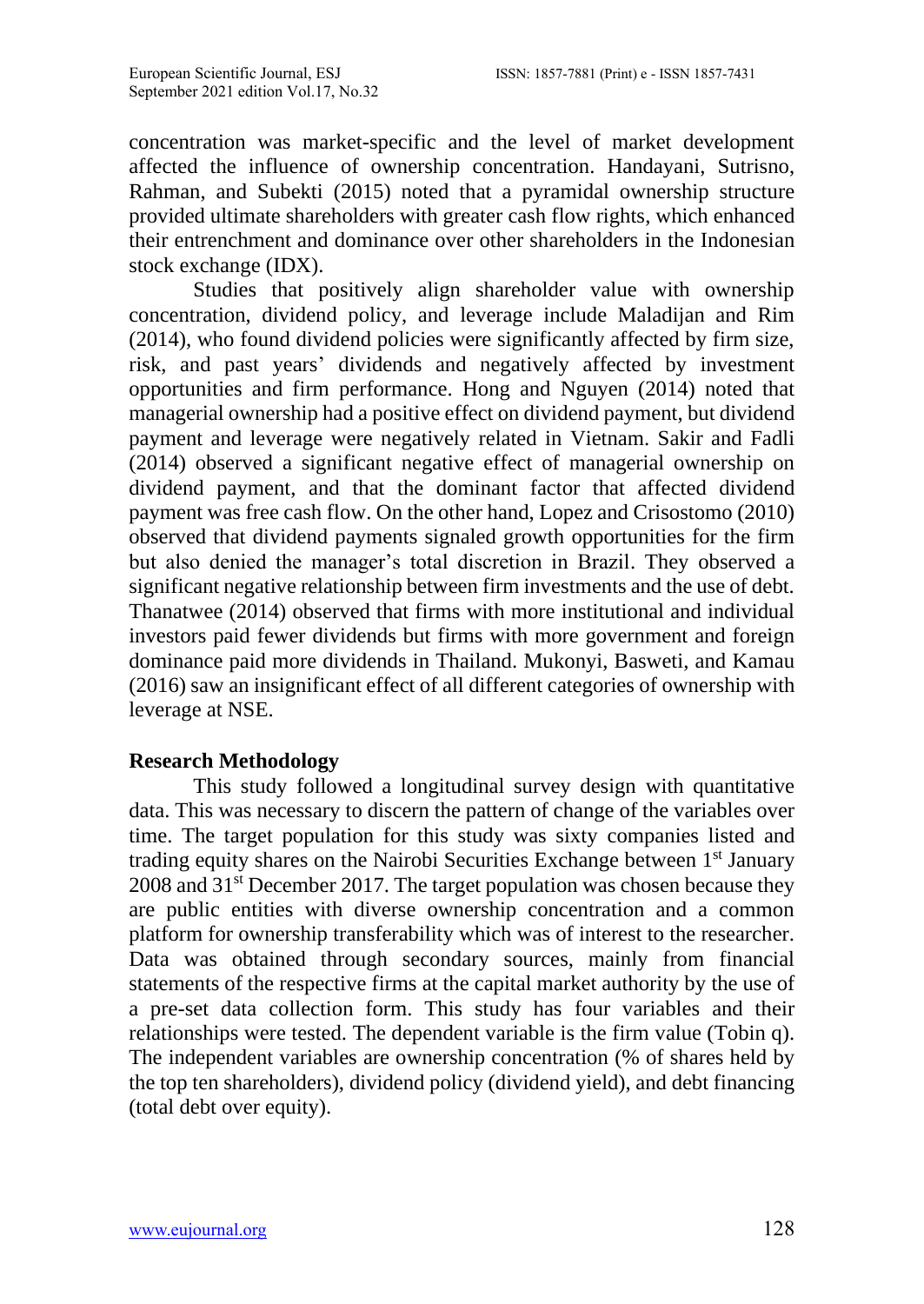# **Data analysis, statistical tests, and models**

Descriptive analysis was used to determine the average values and the dispersion of the variables from their average score. Inferential analysis was carried out by subjecting the variables to simple, multiple, and stepwise regression analysis using longitudinal data. An F-test was used to assess the significance of the overall regression equation. The correlation coefficient  $(R^2)$ and p-values were used to interpret the regression functions at a significance level of .05. All individual regression coefficients were tested for their statistical significance. A summary of statistical tests and regression models used to examine the various relationships is presented below.

(i) Ownership concentration (OC) and firm value

Simple linear regression

 $FV_{it} = \beta_0 + \beta_1OC_{it} + e_{it}$ 

FV=Firm Value; OC=Ownership concentration; β1= Regression coefficient;  $e_1$ = error term

Relation exist if  $\beta_1$  is statistically significant, model reliable when  $r^2$  and F-test significant

(ii) The effect of ownership concentration on firm financial decisions and firm value for firms listed at NSE

# Multiple regression analysis

 $FV_{it} = \beta_0 + \beta_1 OC_{it} + \beta_2 Dyield_{it-1} + \beta_3 CS_{it} + e_{it}$ 

Tobin q=Firm value;  $OC = O$ wnership concentration; Dyield = Dividend yield; CS = Capital structure;  $β_1$ ,  $β_2$ ,  $β_3$  = Regression coefficients; e<sub>1</sub>= error term. A relationship exists if at least one of the regression coefficients are statistically significant and the relationship is strong if  $r^2$  and F-test are significant where  $p<0.05$ .

Firm size is one of the internal factors that influences a firm capacity to generate value for its owners (Harvie, Narjoko & Oum, 2010). In this study, firm size is used as a control variable to discern and account for the pattern of behaviour of different categories of firms. Larger firms can generate more value than smaller firms by creating market barriers and the use of economies of scale to procure their inputs (Georgeta & Stefan, 2014). But this benefit may not flow to the owners if they are dispersed and have no control over the managerial activity. It is expected that smaller firms with dominant shareholders are likely to exercise greater control and check on managers' activities, and this could improve firm value. Larger firms will have greater diversity in ownership and a higher level of information asymmetry. Therefore, dividend payments would positively influence firm value as this would help to lower the information gap between managers and shareholders. Longitudinal data suffers from the effect of serial dependency or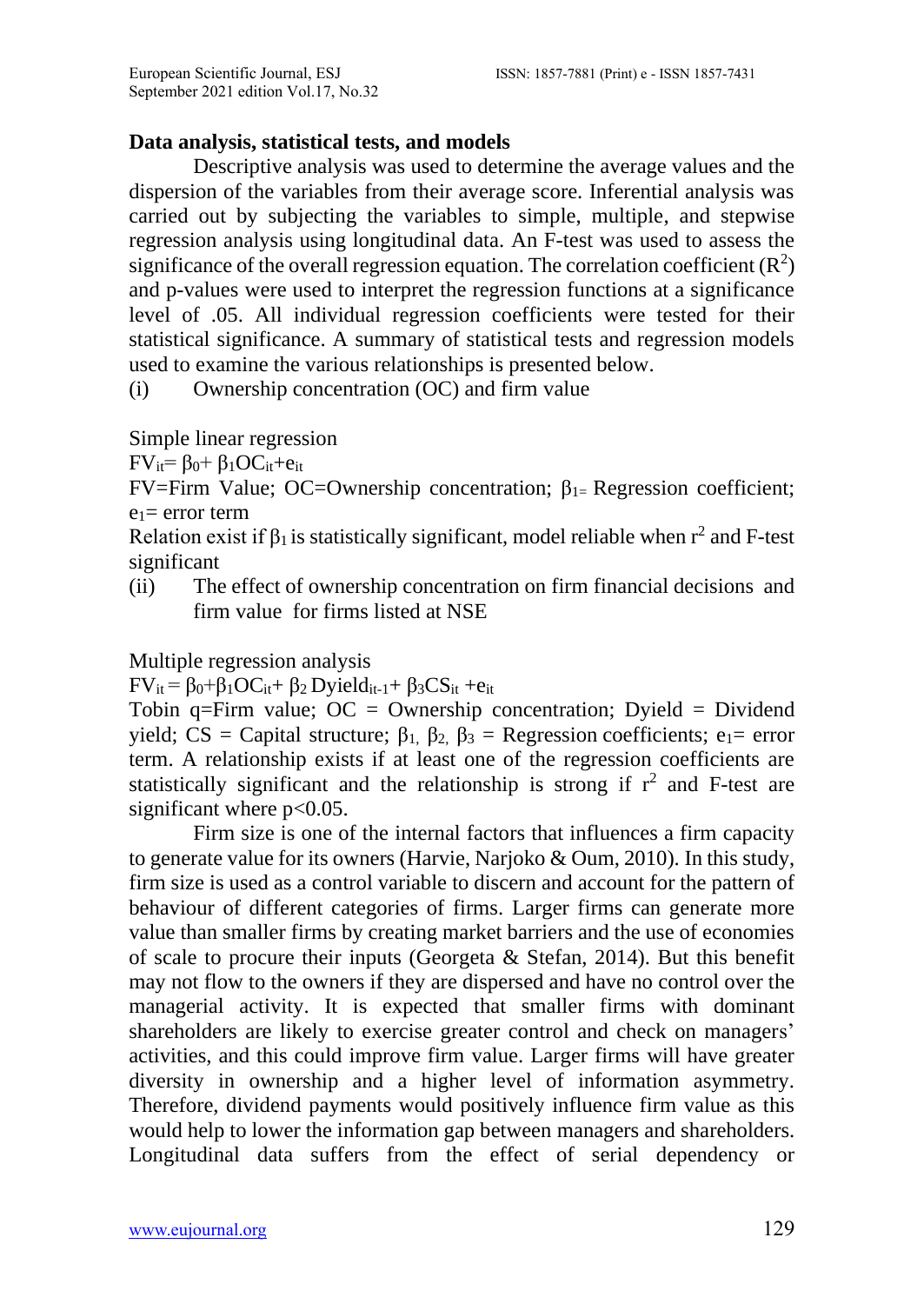autocorrelation. In this study, the lag variable for Tobin q was used as an independent variable to help improve the model by accounting for the serial dependency of the dependent variable.

# **Statistical Results Data Summary**

Data for the analysis was derived from annual financial reports of listed companies at the Nairobi securities exchange for the trading period between 2008 and 2017. The number of firms listed and actively trading securities at NSE is analysed in table 1.

| <b>SECTOR</b>               | 2008 |      |      |          |      |      |      |      |                         |                |
|-----------------------------|------|------|------|----------|------|------|------|------|-------------------------|----------------|
|                             |      | 2009 | 2010 | 2011     | 2012 | 2013 | 2014 | 2015 | 2016                    | 2017           |
| Agriculture                 |      | ⇁    |      | ⇁        |      | 6    | 6    | 6    | 6                       | 6              |
| Auto                        |      | 4    |      | 4        | 4    | ◠    | ◠    | ◠    | ◠                       | $\overline{2}$ |
| Banking                     | 10   | 10   | 10   | 10       |      | 11   |      |      | 11                      | 11             |
| Commercial                  |      | 8    | 8    | 8        | 8    | 8    | 8    | 8    | 8                       | 8              |
| Construction                |      |      |      | 5        |      |      | 5    |      | 5                       |                |
| <b>Energy And Petroleum</b> | 4    | 4    |      | 4        | 5    |      | 5    |      | $\overline{\mathbf{5}}$ |                |
| Insurance                   | 4    | 4    |      | 6        | 6    | 6    | 6    | 6    | 6                       | 6              |
| Investment                  | 3    | 3    | 3    | 3        | 3    | 3    | 4    | 4    | 4                       | 4              |
| <b>Investment Services</b>  |      | 0    |      | $\Omega$ |      | 0    |      |      |                         |                |
| Manufacturing               |      | ⇁    |      | 7        |      | Q    | Q    | Q    | Q                       | Q              |
| Telecommunication           |      | ◠    |      | 2        | ⌒    |      |      |      |                         |                |
| Real Estate Inv. Trusts     |      | 0    |      | 0        |      |      |      |      | ◠                       | ↑              |
| Total                       | 53   | 54   | 54   | 56       | 58   | 57   | 60   | 59   | 61                      | 60             |

**Table 1:** Listed firms at Nairobi Securities Exchange per sector (NSE handbook)

The number of firms listed increased by 7 during the period. Four firms were delisted. Eleven new firms were listed during the period. At least six firms were either suspended, dormant or inactive during the period. A summary of the descriptive characteristics of the listed firms is provided in table 2 below.

# **Descriptive Statistics**

A summary of descriptive statistics for ownership concentration, dividend policy, debt policy, and firm value is presented in table 2. This information is derived from listed companies at the NSE for ten years (2008- 2017).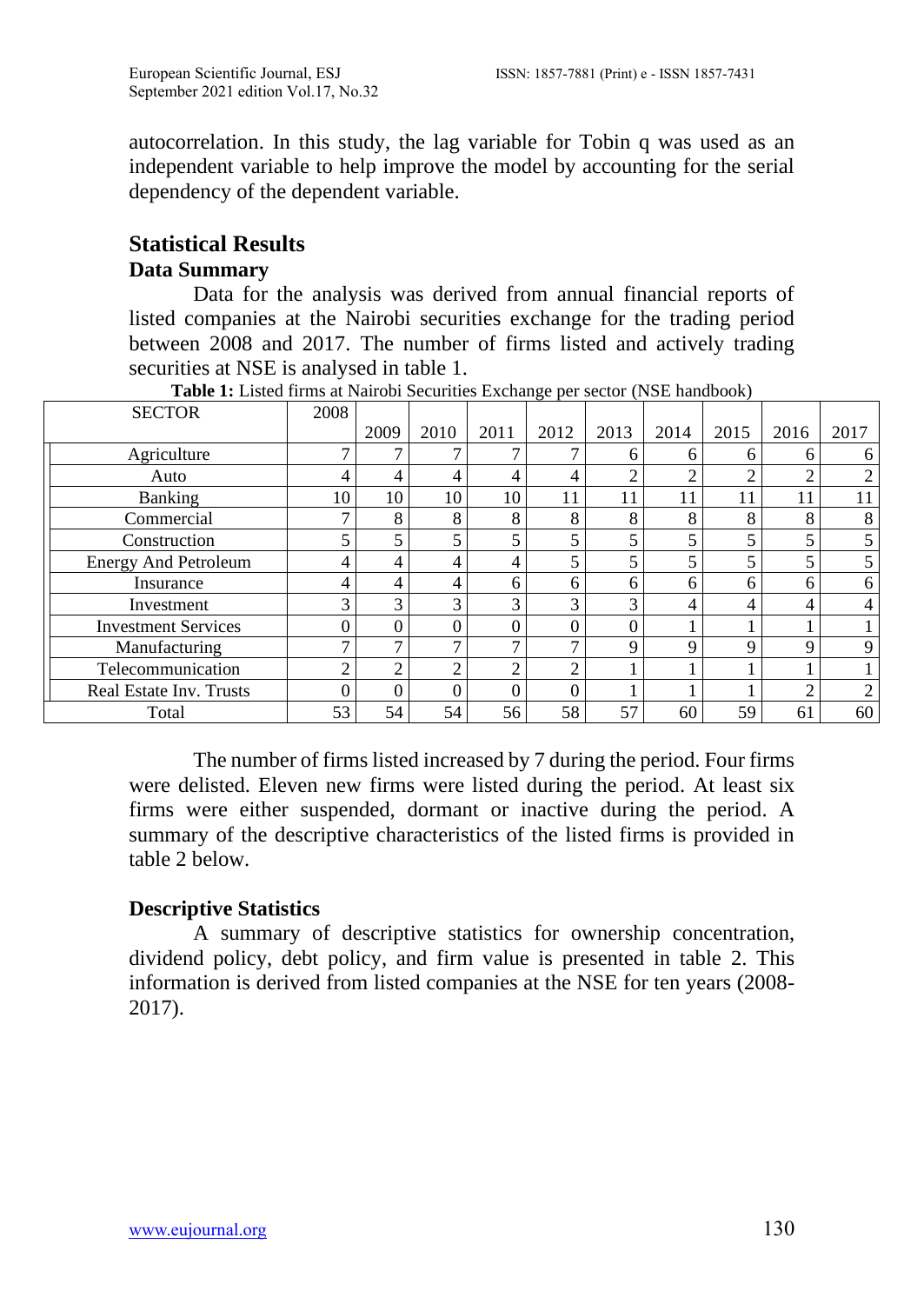|                            | N         |                  | Minimum   Maximum | Mean             | Std.             | <b>Skewness</b>  |       |
|----------------------------|-----------|------------------|-------------------|------------------|------------------|------------------|-------|
|                            |           |                  |                   |                  | Deviation        |                  |       |
|                            | Statistic | <b>Statistic</b> | <b>Statistic</b>  | <b>Statistic</b> | <b>Statistic</b> | <b>Statistic</b> | Std.  |
|                            |           |                  |                   |                  |                  |                  | Error |
| Tobin q                    | 405       | .060             | 10.10             | 1.68             | 1.56             | 1.99             | .121  |
| ownership<br>concentration | 405       | .274             | .990              | .72              | .14              | $-.743$          | .121  |
| Dividend yield             | 405       | .007             | .146              | .042             | .026             | 1.2              | .121  |
| Capital structure          | 405       | .008             | 10.24             | 2.33             | 2.26             | .98              | .121  |
| Firm size NA               | 405       | 7.31             | 11.56             | 9.90             | .72              | $-.94$           | .121  |
| Valid N (<br>listwise)     | 405       |                  |                   |                  |                  |                  |       |

**Table 2: Descriptive Statistics** 

The average Tobin q for listed firms for the ten years was 1.68 with a high of 10.1 and a low of .06. Ownership concentration, measured as the total percentage of the ten largest shareholders, was 72%. The highest was 99% and the lowest was 27%. The average dividend yield was 4.2%. The highest is 14.6% and a low of .007. Firms at NSE used higher debt financing. On average debtequity ratio was 2.56x, with a high of 10.2x and a low of .008. The average size for companies measured as the logarithm of total assets is 9.88. The largest firm has 11.56 (shs.363.07 billion) and the lowest was 7.31(Shs. 20.42 billion).

### **Inferential analysis**

The relationship between ownership and the firm value was analysed by a linear regression model. The statistical hypothesis was to test whether there was a significant relationship between ownership and firm value. The statistical model for the relationship was:

Objective (i) the influence of ownership concentration on firm value

(i) There is no significant effect of ownership concentration on firm value

A simple regression model was used to test the hypothesis  $(H_1)$ : The relationship between ownership concentration (OC) and Firm Value (FV), a regression model of ownership concentration with firm value was applied to the log-transformed values of the study.

Log Tobin  $q_{it} = \beta_0 + \beta_1 OC_{it} + e_{it}$ 

A summary of statistical regression analysis using the ordinary least square method (OLS) is provided below in table 4.

|       | Coefficients |                |            |              |      |      |  |  |  |
|-------|--------------|----------------|------------|--------------|------|------|--|--|--|
| Model |              | Unstandardized |            | Standardized |      | Sig. |  |  |  |
|       |              | Coefficients   |            | Coefficients |      |      |  |  |  |
|       |              |                | Std. Error | Beta         |      |      |  |  |  |
|       | (Constant)   | .087           | .080       |              | .080 |      |  |  |  |

**Table 4:** Regression analysis for Ownership and Firm Value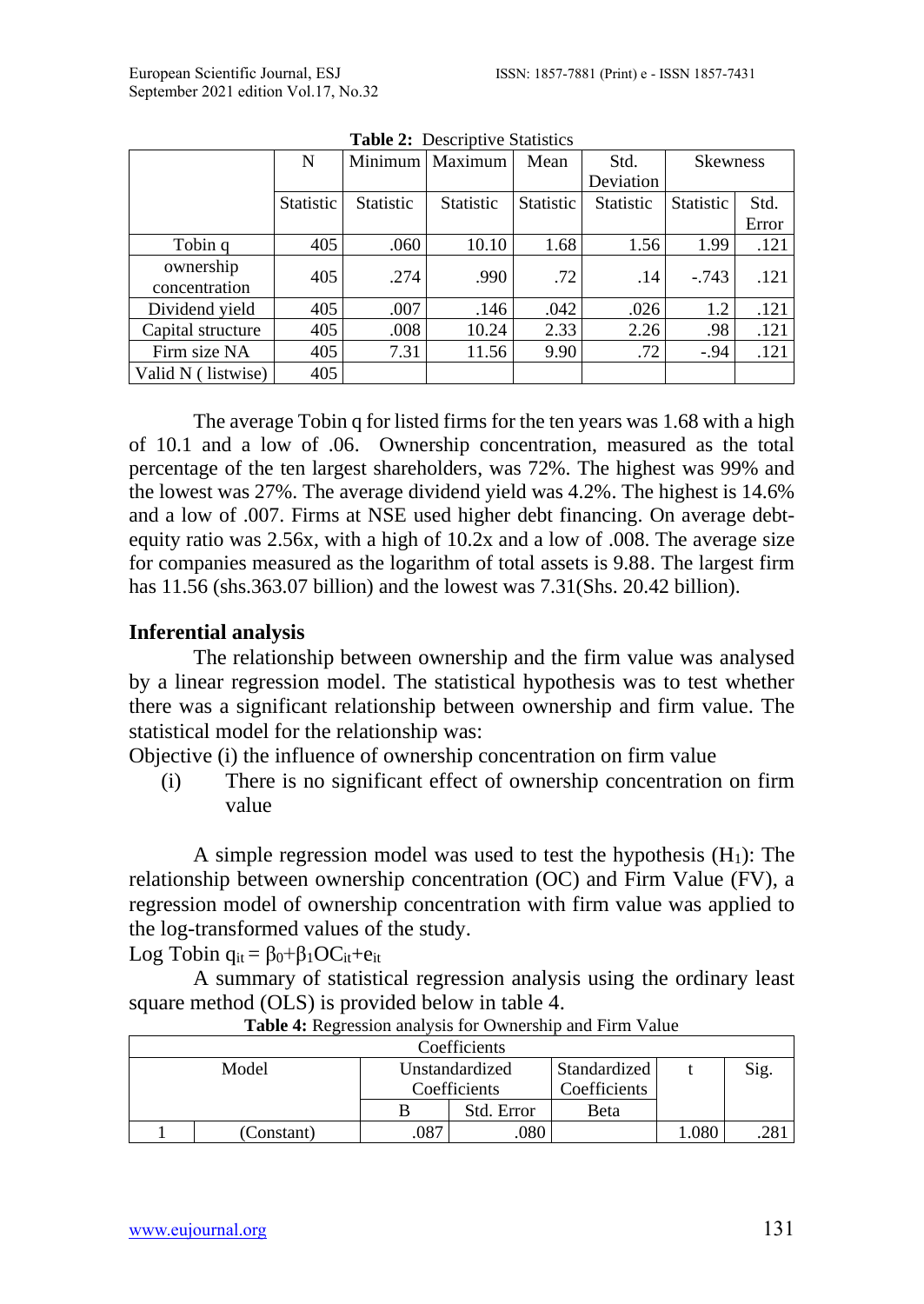| Tobinq1(lagged by<br>(vr)                                   | .908 | .025                           | .898 | 36.433 | .000 |  |  |  |  |
|-------------------------------------------------------------|------|--------------------------------|------|--------|------|--|--|--|--|
| ownership<br>concentration                                  | .113 | .074                           | .038 | 1.528  | 128  |  |  |  |  |
|                                                             |      | a. Dependent Variable: Tobin q |      |        |      |  |  |  |  |
| b. Predictors: (Constant), ownership concentration, Tobinq1 |      |                                |      |        |      |  |  |  |  |
| $R^2 = 0.796$ , DW = 2.341, N = 349                         |      |                                |      |        |      |  |  |  |  |

The model is strong  $(R^2 = .892)$  and significant (F-test = 0.00) parameter estimate for OC ( $\beta_{1}$ = .113) is insignificant  $\rho = 128$  > 05. Therefore ownership concentration at the NSE has no significant effect on firm value.

|  | <b>Table 5:</b> Statistical output for Ownership and Firm Value under different size categories |
|--|-------------------------------------------------------------------------------------------------|
|  |                                                                                                 |

|                |               |                                   | Coefficients                  |              |              |      |
|----------------|---------------|-----------------------------------|-------------------------------|--------------|--------------|------|
|                | Model         |                                   | Unstandardized                | Standardized | t            | Sig. |
|                |               |                                   | Coefficients                  | Coefficients |              |      |
|                |               | B                                 | Std. Error                    | Beta         |              |      |
|                | (Constant)    | $-.134$                           | .139                          |              | $-.967$      | .337 |
| 1              | LogTobinq1    | 1.009                             | .046                          | .946         | 22.071       | .000 |
|                | Ownership     | .127                              | .122                          | .045         | 1.043        | .301 |
|                | concentration |                                   |                               |              |              |      |
|                |               | a. Dependent Variable: Tobin q    |                               |              |              |      |
|                |               |                                   | b. SIZE CATEG $=$ large       |              |              |      |
|                |               | $R^2 = 0.892$ , DW = 2.39, N = 67 |                               |              |              |      |
|                | Model         |                                   | Unstandardized                | Standardized | $\mathbf{t}$ | Sig. |
|                |               |                                   | Coefficients                  | Coefficients |              |      |
|                |               | B                                 | Std. Error                    | Beta         |              |      |
|                | (Constant)    | .213                              | .113                          |              | 1.885        | .061 |
| $\overline{2}$ | Tobing1       | .865                              | .035                          | .877         | 24.747       | .000 |
|                | Ownership     | .071                              | .106                          | .024         | .673         | .501 |
|                | Concentration |                                   |                               |              |              |      |
|                |               | a. Dependent Variable: Tobin q    |                               |              |              |      |
|                |               |                                   | b. SIZE CATEG = medium        |              |              |      |
|                |               | $R^2$ .762, DW = 2.36, N = 200    |                               |              |              |      |
|                | Model         |                                   | Unstandardized                | Standardized | t            | Sig. |
|                |               |                                   | Coefficients                  | Coefficients |              |      |
|                |               | <sub>B</sub>                      | Std. Error                    | Beta         |              |      |
|                | (Constant)    | .054                              | .186                          |              | .289         | .773 |
| 2              | Tobing1       | .890                              | .055                          | .884         | 16.218       | .000 |
|                | Ownership     | .217                              | .169                          | .070         | 1.288        | .201 |
|                | concentration |                                   |                               |              |              |      |
|                |               | a. Dependent Variable: Tobin q    |                               |              |              |      |
|                |               |                                   | $b.$ SIZE CATEG = small       |              |              |      |
|                |               |                                   | $R^2 = 77$ , DW 2.060, N = 82 |              |              |      |

None of the parameter estimates for ownership concentration under different size categories has shown any significant effect on firm value, though smaller firms show greater explanatory power than other categories. From the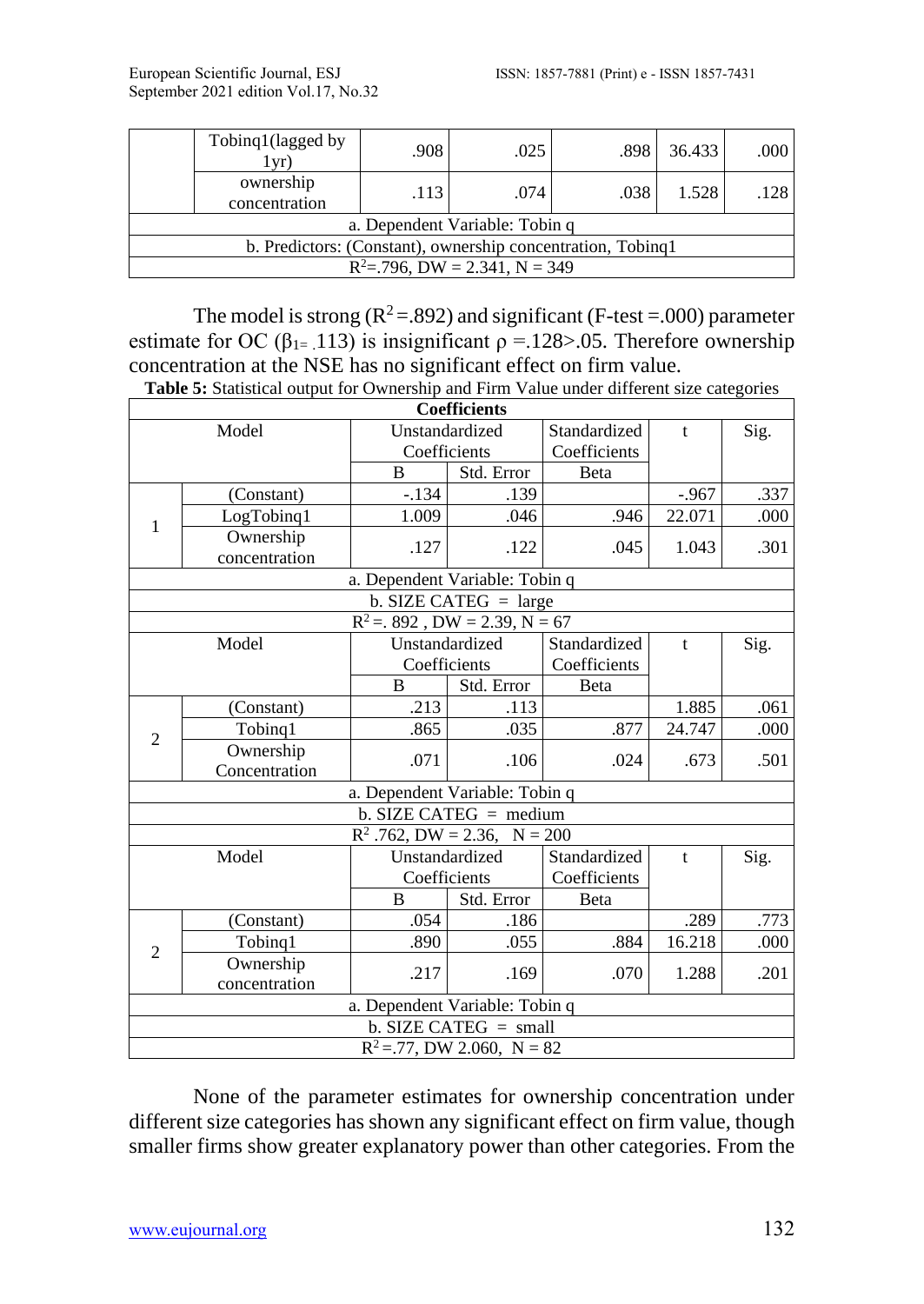statistical analysis of objective (i) hypothesis (i) is statistically accepted ownership concentration as measured by the sum of the top ten shareholders in the firm, and for a different size, categories have no significant effect on firm value.

### **Ownership Concentration, Financial Decisions, and Firm Value**

To examine the joint effect of ownership concentration and financial decisions on firm value, a multiple regression analysis was used to examine the relationship. Table 6 provides details of the analysis.

|                |                            |          |         | <b>Model Summary</b>           |                                                                          |          |               |
|----------------|----------------------------|----------|---------|--------------------------------|--------------------------------------------------------------------------|----------|---------------|
| Model          | R                          | R Square |         | Adjusted R                     | Std. Error of                                                            |          | Durbin-Watson |
|                |                            |          |         | Square                         | Estimate                                                                 |          |               |
| 1              | .896 <sup>a</sup>          | .803     |         | .802                           | .18182                                                                   |          |               |
| $\overline{c}$ | .897 <sup>b</sup>          | .805     |         | .803                           | .18117                                                                   |          |               |
| $\overline{3}$ | .897c                      | .805     |         | .803                           | .18109                                                                   |          | 2.255         |
|                |                            |          |         |                                | a. Predictors: (Constant), Dyield1, Tobinq1                              |          |               |
|                |                            |          |         |                                | b. Predictors: (Constant), Dyield1, Tobinq1, ownership concentration     |          |               |
|                |                            |          |         |                                | c. Predictors: (Constant), Dyield1, Tobinq1, ownership concentration, CS |          |               |
|                |                            |          |         | d. Dependent Variable: Tobin q |                                                                          |          |               |
|                |                            |          |         | <b>Coefficients</b>            |                                                                          |          |               |
|                | Model                      |          |         | Unstandardized                 | Standardized                                                             | t        | Sig.          |
|                |                            |          |         | Coefficients                   | Coefficients                                                             |          |               |
|                |                            |          | B       | Std. Error                     | Beta                                                                     |          |               |
|                | (Constant)                 |          | $-.027$ | .078                           |                                                                          | $-.351$  | .726          |
| 1              | Tobing1                    |          | .906    | .024                           | .900                                                                     | 37.521   | .000          |
|                | Dyield1                    |          | .136    | .036                           | .091                                                                     | 3.803    | .000          |
|                | (Constant)                 |          | $-.140$ | .099                           |                                                                          | $-1.423$ | .156          |
|                | Tobinq1                    |          | .914    | .024                           | .908                                                                     | 37.425   | .000          |
| $\overline{2}$ | Dyield1                    |          | .138    | .036                           | .093                                                                     | 3.873    | .000          |
|                | ownership<br>concentration |          | .131    | .070                           | .045                                                                     | 1.863    | .063          |
|                | (Constant)                 |          | $-.221$ | .121                           |                                                                          | $-1.826$ | .069          |
|                | Tobinq1                    |          | .911    | .025                           | .904                                                                     | 37.041   | .000          |
| 3              | Dyield1                    |          | .141    | .036                           | .095                                                                     | 3.964    | .000          |
|                | ownership<br>concentration |          | .148    | .072                           | .051                                                                     | 2.060    | .040          |
|                | CS                         |          | .022    | .019                           | .028                                                                     | 1.149    | .251          |
|                |                            |          |         | a. Dependent Variable: Tobin q |                                                                          |          |               |

**Table 6:** Ownership Concentration, Financial Decisions, and Firm Value

Dividend policy has a significant effect on firm value. When the OC variable was included in model  $(2)$ , the dividend policy coefficient marginally improved to .138 though OC was insignificant. But the inclusion of capital structure, dividend policy, and ownership concentration variable coefficients significantly improved to 14.1 and 14.8 respectively. Suggesting a potential positive joint complementary effect. To understand the relationships under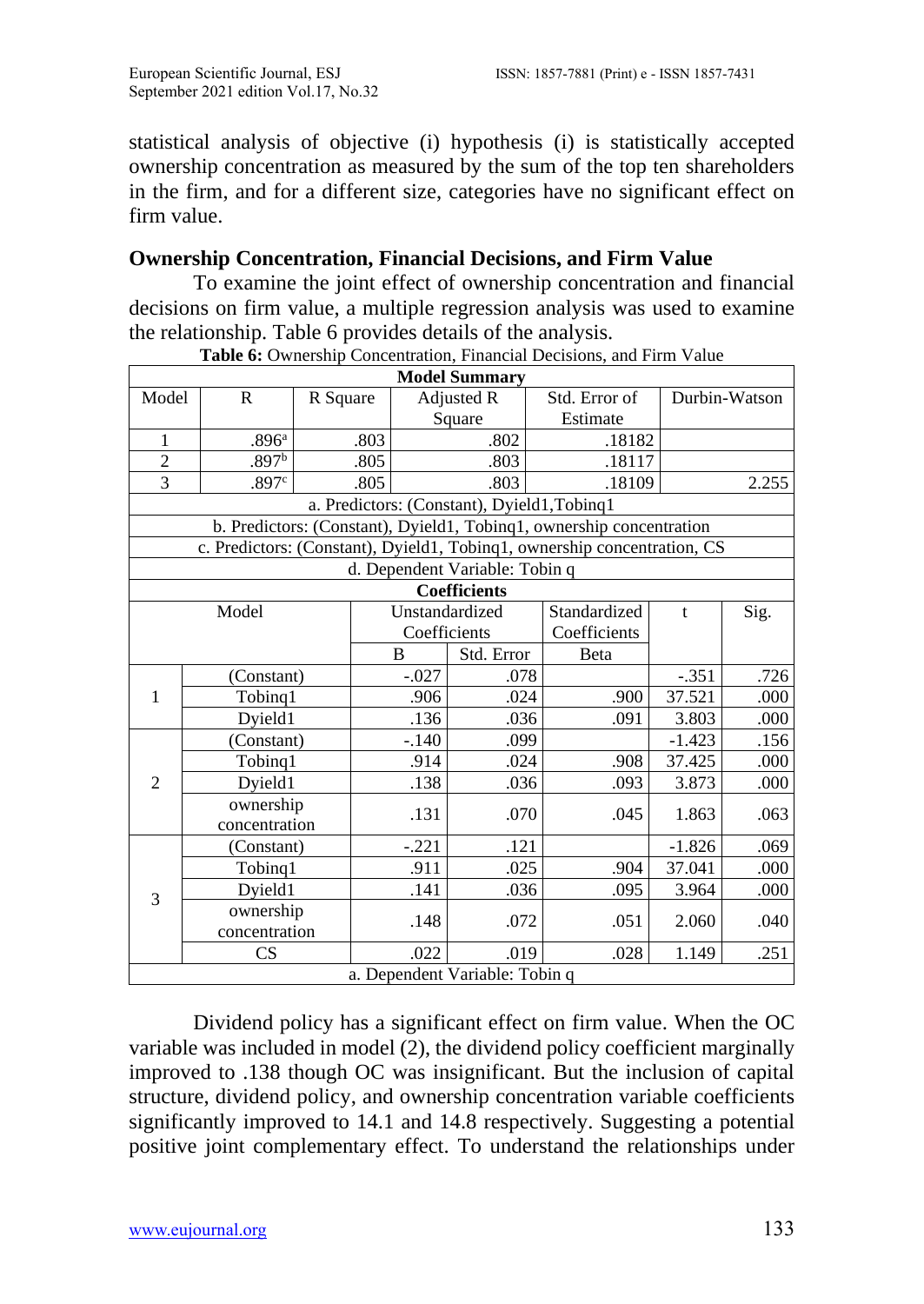| <b>SIZE</b> |      | Tobin q | Ownership     | Dividend Yield | Capital Structure |
|-------------|------|---------|---------------|----------------|-------------------|
|             |      |         | Concentration |                |                   |
| Small       | N    | 97      | 97            | 97             | 97                |
|             | Mean | 1.72    | .77           | .049           | 1.35              |
| Medium      |      | 231     | 231           | 231            | 231               |
|             | Mean | 1.49    | .71           | .038           | 2.57              |
|             | N    | 77      | 77            | 77             |                   |
| Large       | Mean | 2.20    | .67           | .046           | 2.83              |
| Total       | N    | 405     | 405           | 405            | 405               |
|             | Mean | 1.68    | .72           | .042           | 2.33              |

different firm characteristics at NSE, the descriptive statistics of the small, medium, and large firms are provided in table 7.

**Table 7:** Descriptive analysis for size categories

From table 7 above, smaller firms have the highest level of ownership concentration (.77) and the least level of debt (1.35x). Larger firms have the highest firm value (2.2x) and the highest level of debt usage (2.83x), mediumsized firms have the lowest firm value (1.49x), lowest dividend payment, and a moderate level of ownership concentration. To infer the influence of firm size on the relationship between ownership, financial decisions, and firm value. The firms were categorized into three sizes based on asset values and a regression analysis was done. The results are presented in Table 8 below. **Table 8:** Ownership, Financial Decisions and Firm Value,

| Regression Analysis by Size category |  |
|--------------------------------------|--|
|                                      |  |
|                                      |  |
|                                      |  |

|                |                            |                                   | <b>Coefficients</b>     |              |          |      |
|----------------|----------------------------|-----------------------------------|-------------------------|--------------|----------|------|
|                | Model                      |                                   | Unstandardized          |              | t        | Sig. |
|                |                            | Coefficients                      |                         | Coefficients |          |      |
|                |                            | B                                 | Std. Error              | Beta         |          |      |
|                | (Constant)                 | $-1.104$                          | .301                    |              | $-3.671$ | .001 |
|                | Tobing1                    | 1.035                             | .042                    | .970         | 24.488   | .000 |
| 1              | ownership<br>concentration | .337                              | .134                    | .119         | 2.510    | .015 |
|                | Dyield1                    | .326                              | .089                    | .149         | 3.670    | .001 |
|                | CS                         | .077                              | .041                    | .087         | 1.886    | .064 |
|                |                            | a. Dependent Variable: Tobin q    |                         |              |          |      |
|                |                            |                                   | b. SIZE CATEG $=$ large |              |          |      |
|                |                            | $R^2 = 0.907$ , DW = 2.12, N = 67 |                         |              |          |      |
|                | Model                      |                                   | Unstandardized          | Standardized | t        | Sig. |
|                |                            |                                   | Coefficients            | Coefficients |          |      |
|                |                            | B                                 | Std. Error              | Beta         |          |      |
|                | (Constant)                 | $-.100$                           | .158                    |              | $-.631$  | .529 |
|                | Tobinq1                    | .862                              | .036                    | .874         | 24.109   | .000 |
| $\overline{2}$ | ownership<br>concentration | .062                              | .104                    | .021         | .598     | .550 |
|                | Dyield1                    | .147                              | .047                    | .108         | 3.121    | .002 |
|                | CS                         | .034                              | .029                    | .041         | 1.146    | .253 |
|                |                            | a. Dependent Variable: Tobin q    |                         |              |          |      |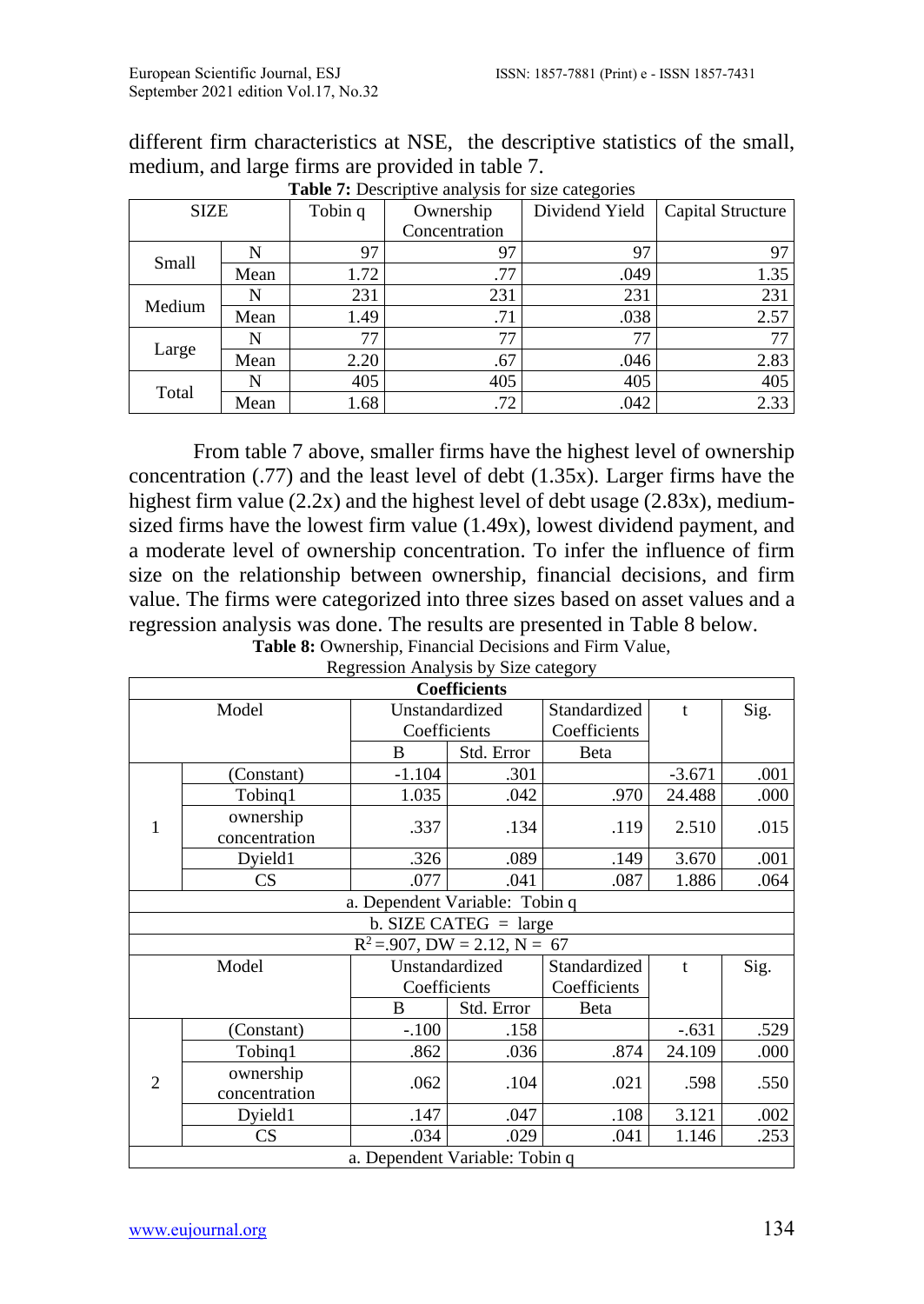|   | b. SIZE CATEG $=$ medium          |                                |                              |              |              |      |  |  |  |
|---|-----------------------------------|--------------------------------|------------------------------|--------------|--------------|------|--|--|--|
|   | $R^2 = 774$ , DW = 2.279, N = 200 |                                |                              |              |              |      |  |  |  |
|   | Model                             | Unstandardized                 |                              | Standardized | $\mathbf{f}$ | Sig. |  |  |  |
|   |                                   | Coefficients                   |                              | Coefficients |              |      |  |  |  |
|   |                                   | B                              | Std. Error                   | Beta         |              |      |  |  |  |
|   | (Constant)                        | $-.124$                        | .280                         |              | $-.442$      | .660 |  |  |  |
|   | Tobing1                           | .906                           | .058                         | .901         | 15.595       | .000 |  |  |  |
| 3 | Ownership                         | .262                           | .179                         | .084         | 1.463        | .147 |  |  |  |
|   | concentration                     |                                |                              |              |              |      |  |  |  |
|   | Dvield1                           | .079                           | .084                         | .056         | .941         | .350 |  |  |  |
|   | <b>CS</b>                         | $-.007$                        | .043                         | $-.009$      | $-.153$      | .879 |  |  |  |
|   |                                   | a. Dependent Variable: Tobin q |                              |              |              |      |  |  |  |
|   |                                   |                                | $b. CATEG = small$           |              |              |      |  |  |  |
|   |                                   |                                | $R^2 =$ , DW = 2.028, N = 82 |              |              |      |  |  |  |

The results in table 8 show that larger firms show a positive joint effect of dividend policy and ownership concentration towards firm value. Mediumsized firms had a positive effect on dividend policy, but ownership concentration was insignificant. Smaller firms have no significant effect on either the dividend policy or ownership concentration. The capital structure variable had no significant effect on any of the size categories, though larger firms had a marginally larger effect (.064) than medium and smaller firms (.253) and (.879), respectively. The above results suggest that firms with high ownership concentration that regularly pay dividends and use moderate debt are likely to perform better.

### **Discussion of the Findings**

This paper examines the effect of ownership concentration and financial decisions on firm value for firms listed on the Nairobi Securities Exchange between 2008 and 2017. Ownership concentration is defined as the percentage of shares held by the top ten shareholders in a firm. The dividend yield is measured as a dividend paid over market value. A simple linear regression model was used to test whether a predictive relationship exists between ownership concentration and firm value, and multiple regression was used to test the predictive ability of ownership concentration on firm value through dividend policy and capital structure. Statistical results indicate ownership concentration has no significant effect on firm value at NSE. Dividend policy has a positive and significant effect on firm value and both capital structure and ownership have a positive complementary effect on firm value.

Ownership concentration is a corporate governance mechanism that finance theory suggests can complement other corporate governance mechanisms in the firm. There is a high-level shareholder concentration at NSE (72%), a significant improvement from 65.3% observed by Kisavi et al.,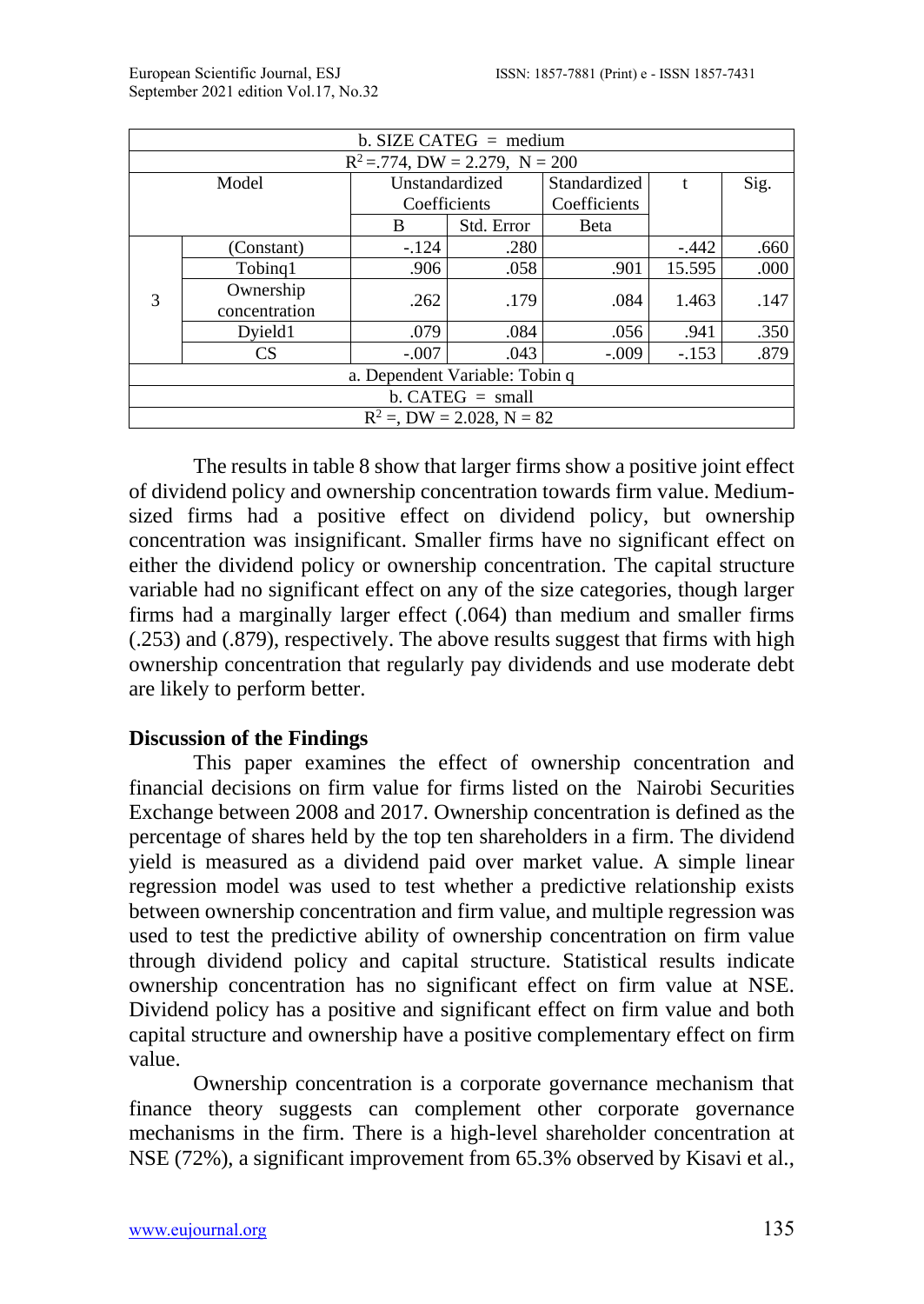in 2013. The firm value as indicated by Tobin q was on average 1.68, which compares favourably against Kisavi et al., (2013) 1.32. The effect of ownership concentration on firm value is consistent with the findings of similar studies in developing countries (Machek & Kubicek, 2018; Alfaraih et. al., 2012; Alexandra et. al., 2019; Kisavi et al., 2013). The findings are further consistent with the shareholder monitoring and entrenchment hypothesis (Shliefer & Vishny, 1997). Most similar studies in Europe presented a different perspective because ownership concentration had a significant influence on firm value (Genc & Angelo, 20; Georgeta & Stefan, 2014; Gurgler & Yurtoglo, 2003) and therefore consistent with the institutional monitoring hypothesis (Shliefer & Vishny, 1986). The role of dividend policy as suggested by Linter (1956) is still relevant. Under the signaling hypothesis, dividend payment has a positive effect on firm value. This study's findings are consistent with the theoretical proposition and a large body of empirical evidence. Empirical evidence has not established a clear pattern relating ownership concentration with dividend policy. The findings of this study indicate a marginal increase in dividend coefficient when the ownership concentration variable was introduced in the equation (Table 6, 2). Khan (2006) suggests that the level of ownership concentration with the identity of the large shareholder could positively affect dividend policy when the dominant shareholder was an institution. Sakir and Fadli (2014) observed a significant negative effect of managerial ownership on dividend payment in Indonesia. The interaction between ownership concentration, dividend policy, and the capital structure was positive for firm value, a debt signaling behaviour was observed where the ownership concentration variable attained significance when the capital structure variable was introduced; (Table 6, 3). Hong and Nguyen (2014) found managerial ownership had a positive effect on dividend payment but dividend payment and leverage were negatively related in Vietnam. Thanatwee (2014) found that firms with large government and foreign shareholders paid more dividends than firms with large institutional shareholders and individuals in Thailand, clearly a sharp contrast to the institutional monitoring hypothesis. In this study, size is an important variable. Large firms defined as those with asset values greater than Shs. 31 billion, showed a positive joint effect with dividend policy and ownership concentration. Smaller and medium-sized firms had no positive effect on ownership and capital structure. The findings here have support in the theoretical and empirical evidence. Larger firms are likely to perform better than other firms because of the ability to acquire inputs at lower economies of scale and their monopolistic attitude (Georgeta & Stefan, 2014). Smaller firms are more likely to be owner concentrated and therefore have greater managerial discretion. Medium-sized firms are likely to be on a growth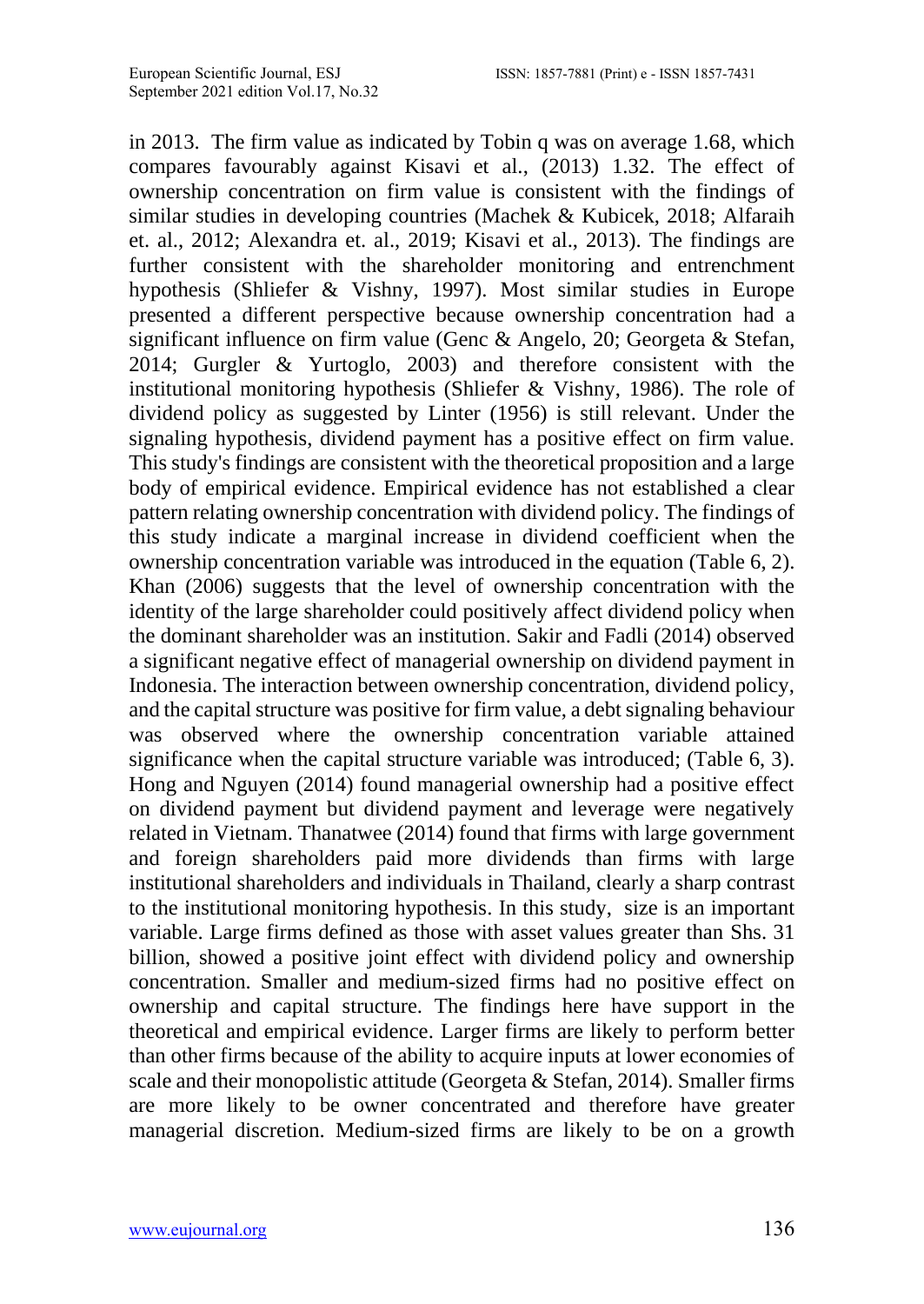trajectory and could limit dividend payment, which is predominantly established as a major signal for firm performance.

### **Conclusion**

The empirical literature suggests that the effectiveness of shareholder monitoring is context-specific. What is good in developed markets may potentially be different in developing and underdeveloped markets. For example, in Europe, Lopez and Rodriguez (2012) observe a poor firm value performance for Eastern European countries and a better performance for common law countries with increased ownership concentration. They note corporate financial decisions are taken simultaneously with other corporate governance decisions to effect valuable firm decisions. Other studies also highlight the significance of the identity of the significant shareholder with ownership concentration and indicate that firm performance could be influenced more by the identity of major shareholders, the presence of government ownership, or even foreign investors (Alfaraih, Faisal & Hesham, 2012; Alexandra et al., 2019; Machek & Kubicek, 2018; Thanatwee 2014). Empirical evidence so far is inconclusive and the study is made on the background of a developing market. The findings of this study have important implications for the theory of finance. Most companies quoted at the Nairobi Securities Exchange have a significant large shareholder concentration and are likely to be entrenched and extracting the benefit of control in the absence of complementary corporate governance mechanisms. We note a high dividend omission during the period of the study and most companies maintained a fluctuating dividend policy pattern over the period. The Nairobi Securities Exchange is still a developing market. The study notes security prices have a strong correlation with the previous years' prices suggesting a market in the weak form of efficiency. The study notes that ownership concentration as a corporate governance mechanism is important when combined with other governance mechanisms. In this study, ownership concentration, dividend policy, and debt policy jointly have the potential to safeguard shareholder wealth. Future studies in this field should integrate the identity of the dominant shareholder. Several studies have indicated that the effect of ownership concentration on firm key decisions depends on the identity of the large shareholder (Khan, 2006; Sakir & Fakir, 2014; Machek & Kubicek, 2018; Alfaraih et al., 2012; Alexandra et al., 2019). The study encourages policymakers to make policy reforms that will encourage more active regulation and monitoring of large shareholders in the securities market. Researchers in developing countries should empirically test the relevance and applicability of finance theories developed through empirical evidence in developed markets, studies made in developed countries could lead to different theoretical conceptualizations. The study is significant to the theory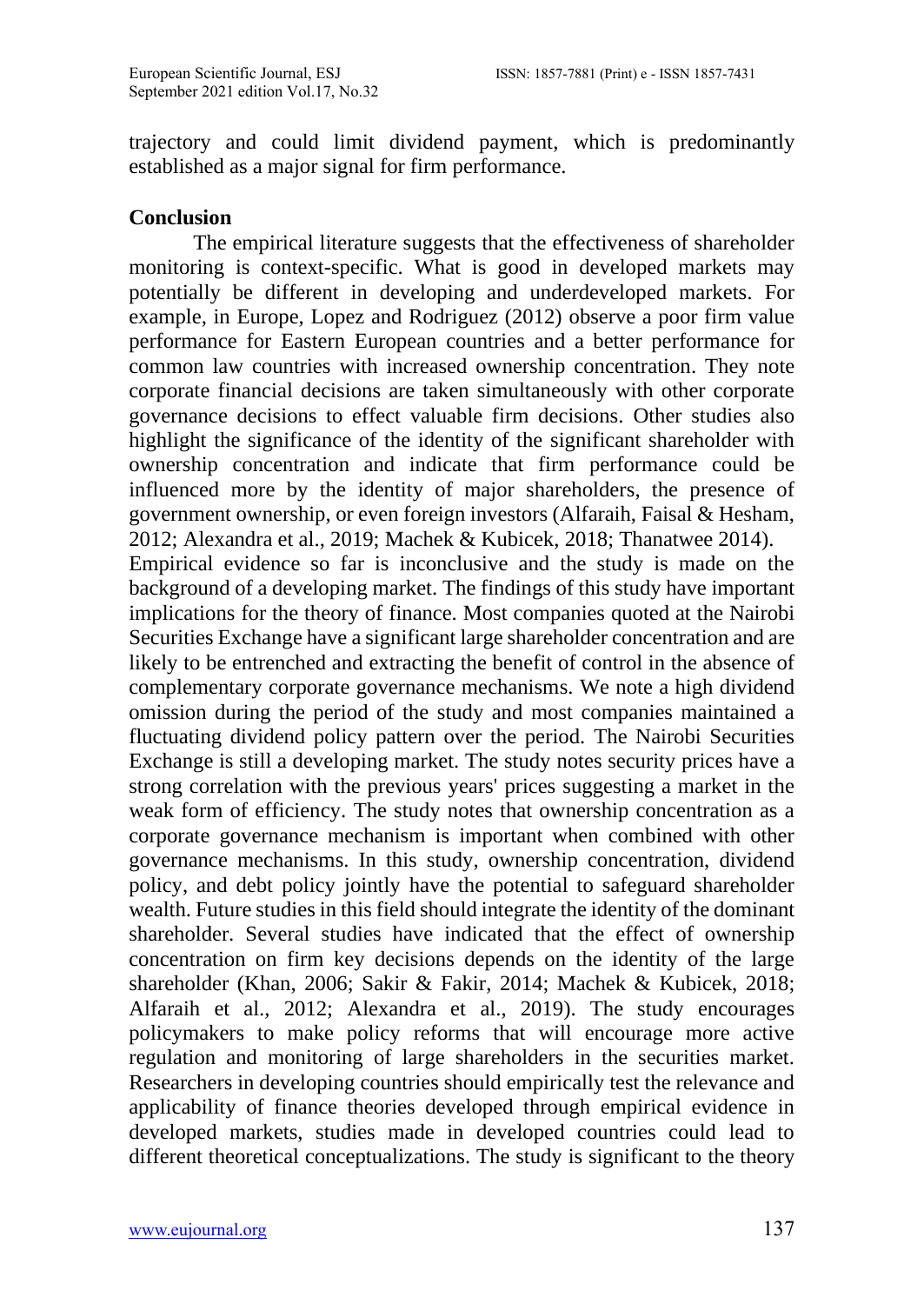and practice of finance particularly in the field of corporate governance and knowledge gaps and avenues for further research are very apparent.

### **Acknowledgement**

This paper is part of research funded under a research grant by Meru University of Science and Technology, Directorate of Research, Development and Extension the funding contribution is greatly acknowledged.

# **References:**

- 1. Abdul, R. & Masdar, M. (2015). Effect of ownership structure, company size and profitability on dividend policy in Indonesia Stock Exchange. *Australian Journal of Basic & Applied Sciences.9 (20), 618 24.*
- 2. Aduda, J., Chogi, R. & Magutu, O. (2013). An empirical test of competing for corporate governance theories on the performance of firms listed at the Nairobi Securities Exchange. *European Scientific Journal 9(13), 107-137*
- 3. Alexandra H., Lucian, B., Stefania C. & Alma P. (2019), Ownership Concentration and Performance Recovery Patterns in the European Union Sustainability, 11, 953
- 4. Alfaraih, M., Faisal A. & Hesham A. (2012). The Influence of Institutional and Government Ownership on Firm Performance: Evidence from Kuwait. *International Business Research; Vol. 5, No. 10*; Published by Canadian Centre of Science and Education 192
- 5. Demsetz, H. (1983). The structure of ownership and the theory of the firm. *Journal of Law and Economics 26, 375-390.*
- 6. Durbin, J. & Watson, S. (1951).Testing for serial correlation in the least square regression. *Biometrika*, 38(2), 159-171.
- 7. Genc, A. & Angelo, P. (2012).Ownership concentration and effects over firm performance: Evidence from Italy, *European Scientific Journal* 8 (22) 39-49
- 8. Georgeta, V. & Stefan, C. (2014).The impact of ownership concentration on firm value, empirical study of the Bucharest Stock Exchange-listed companies, *Procedia Economics and Finance* 15, 271–79
- 9. Gurgler, K. &Yurtoglo, B. (2003).Corporate governance and dividend pay-out policy in Germany. *European Economic Review* 47, 731 – 758
- 10. Gul, A. (1999). Growth opportunities, capital structure and dividend policies in Japan *Journal of Corporate Finance 5, 141-168*
- 11. Handayani, S., Rahman, F. & Subekti, I. (2015). Integrating mediation and moderation variables to explain the Effect of ownership structure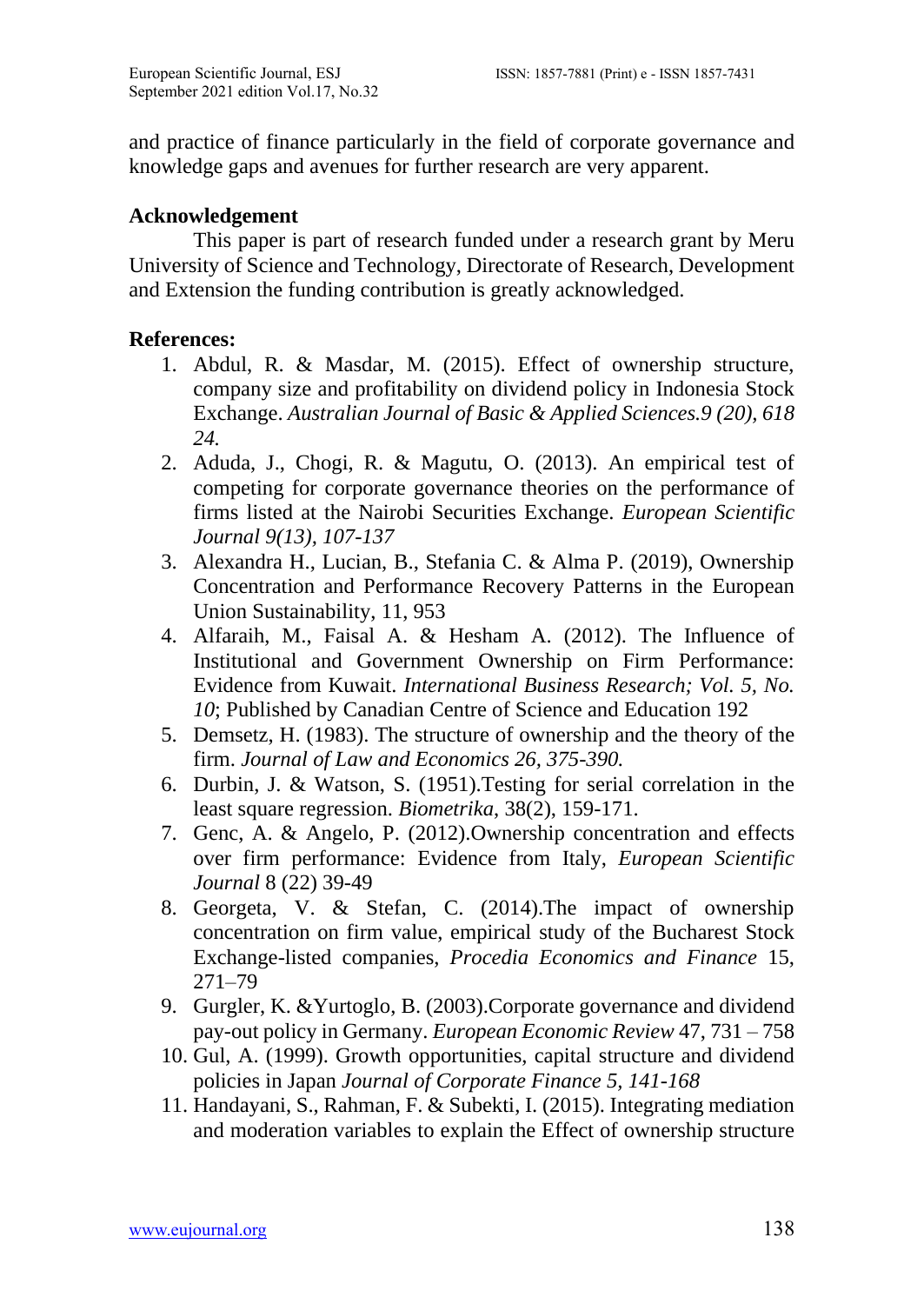on firm value in the Indonesian Stock Exchange. *Australian Journal of Basic and Applied Sciences*, *9 (23), 729- 737*

- 12. Hong, V. & Nguyen, T. (2014). Managerial ownership, leverage and dividend Policies: Empirical Evidence from Vietnam's Listed Firms*. International Journal of Economics and Finance, 6 (5), 274-284*
- 13. Jensen, M. (1986). Agency costs of free cash flow, corporate finance and takeovers. *American Economic Review, 76 (2), 323–329.*
- 14. Jensen, M. & Meckling, W. (1976). Theory of the firm: managerial behaviour, agency costs and ownership structure, *Journal of Financial Economics, (4), 305-60.*
- 15. Juhandi, N., Sudarma, M. & Aisjah, S. (2013).The Effects of internal factors and stock ownership the structure on dividend policy on the company's value on the Indonesia Stock Exchange, *International Journal of Business and Management Invention 2 (11), 6-18*
- 16. Karwitha, J. Onyuma, S. & Mugo, (2013). Do Stock Splits Affect Ownership Concentration of Firms Listed at the Nairobi Securities Exchange? *Research Journal of Finance and Accounting, Vol.4, (15),*
- 17. Khan, T. (2006). Company Dividends and Ownership Structure: Evidence from UK Panel Data, *Economic Journal 116 (510), 172-189*.
- 18. Kiruri, R. M. (2013).The effects of ownership structure on bank profitability in Kenya. *European. Journal of Management Sciences and Economics, 1(2), 116-127.*
- 19. Kisavi, M., Mukras, S. & Oginda, M. (2013). Ownership concentration and financial performance of listed firms in Kenya: an econometric analysis using panel data, *European Scientific Journal 9 (28), 194-211*
- 20. Linter, J. (1956). Distribution of incomes of corporations among dividends, retained earnings and taxes, *The American Economic Review, 46 (2), 97-113*.
- 21. Lopez, F. & Rodriguez, J. (2012). Ownership structure, financial decisions and institutional setting. An international analysis through simultaneous equations. *Economics Research International*, *1-12*
- 22. Lopez, F. & Crisostomo, V. (2010). Do leverage, dividend pay-out and ownership concentration affect firms' value creation? An analysis of Brazilian firms. *Emerging Markets Finance and Trade, 46* (3), *80-94*
- 23. Machek, O., Kubicek, A. (2018). The relationship between ownership concentration and performance in the Czech Republic. *Journal of International Studies*, *11(1) 177-186*.
- 24. Miguel, A., J. Pindado J. and Chabella, T. (2004). Ownership Structure and Firm Value. New Evidence from Spain: *Strategic Management Journal 25 (12), 1199-1207*
- 25. Mokaya, M. A, & Jagongo, A, (2015). The Effect of Ownership Structure on The Financial Performance of Firms Listed at the Nairobi